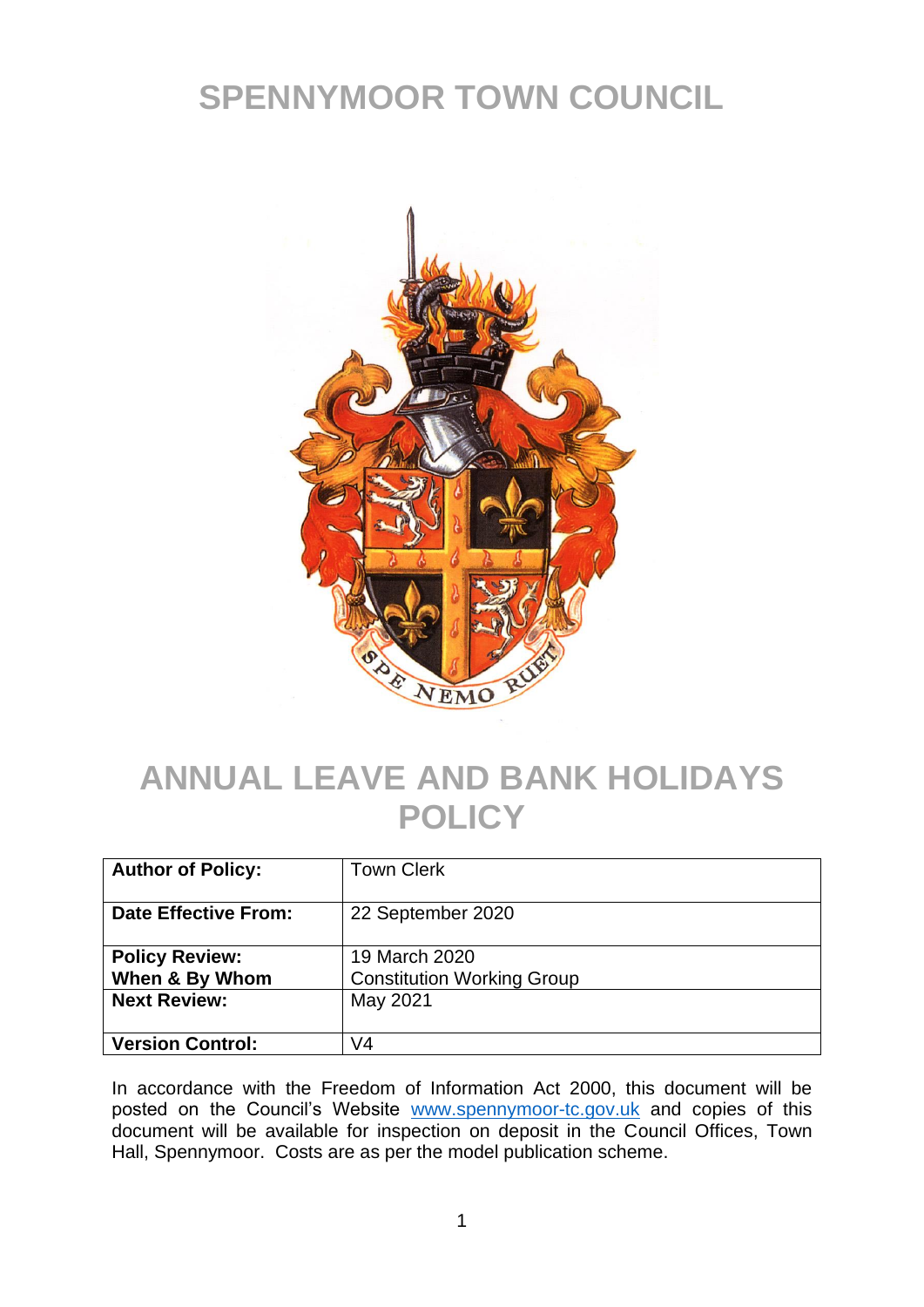## **1. Statement**

The councils' annual leave entitlement is above the statutory minimum. How much annual leave you receive will vary according to how many hours you work and your length of service. Employees are encouraged to take their leave during the current leave year, to help ensure an effective work-life balance. However, annual leave arrangements are subject to prior approval by Managers, who must take into account the operational needs of the Council.

#### **2. Purpose**

The purpose of the Procedure is to ensure annual leave is managed fairly and consistently across the Council, in relation to the operational needs of each service area, and to inform employees of the procedure for applying for and approving annual leave.

#### **3. Annual Leave Guidelines**

- The Council's leave year runs form 1st April to 31st March.
- The following notice would normally be required for annual leave:

| 1 – 3 days 5 days' notice | But left at Managers' |
|---------------------------|-----------------------|
|---------------------------|-----------------------|

- $\triangleright$  3 10 days 3 weeks' notice  $\bigcup$  discretion
- Requests for annual leave should generally not be made more than 12 months in advance of the planned leave.
- The maximum single period of leave, under normal circumstances, will be two weeks. Requests for longer periods of leave will require the approval of the Town Clerk.
- All leave should be taken within the current leave year. In **exceptional circumstances**, employees may be allowed to carry over a maximum of 3 days untaken leave into the following year. Prior approval of the Manager and Town Clerk must be obtained. The carried over days must be taken before the end of May of that financial year.
- Subject to the above, and the provisions of the Council's Sick Pay and Maternity/Paternity/Shared Parental and Adoption Leave Policies, any **untaken leave will be carried over into the next financial year.**  Employees **will not be entitled to pay in lieu of untaken holidays**, except where protected employed rights apply.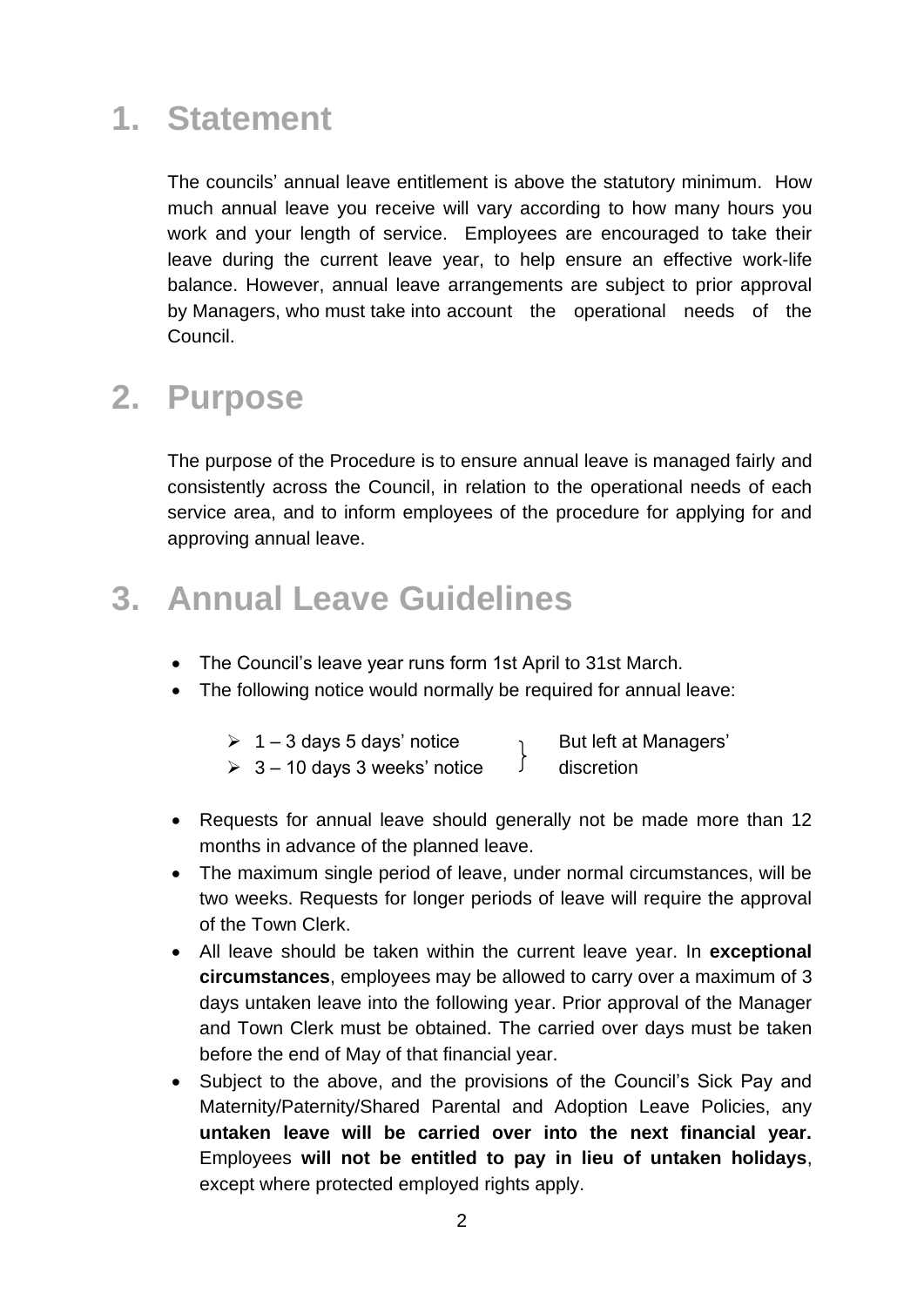- Annual leave should be planned over the year and not 'saved' until the end of the financial year.
- In some years, employees will be required to retain annual leave for use during any period of Council close down e.g. Christmas and New Year period. Employees will be notified at the start of the leave year in question of any close down periods.
- Every effort will be made to accommodate requests for annual leave. However, during peak operating periods or when planned major events are taking place, approval of leave requests will be at the Manager's discretion.
- Where multiple requests are received in the same operational area for leave during the same peak period - e.g. school summer break - it may not be possible to approve all requests. In such circumstances, approval will be granted on the basis of the date the request is received. In subsequent years where the same employees request the same period, a rota arrangement will be applied.
- The operational needs of the service must be given priority over any annual leave requests.
- Any leave taken without the prior approval of the Manager will be classified as unauthorised absence and may result in disciplinary action being considered and pay being withheld depending on the outcome of any disciplinary action.
- Employees must advise their Manager of any changes to their holiday plans in advance of such changes. This includes changes to dates of holidays which will require further management approval and cancellation of a planned holiday which may require consequent changes to holiday relief cover arrangements.
- If you are a part time employee your annual leave will be pro rata (the same way that your salary is pro rata), and expressed in hours. This is because we can more accurately pro rata annual leave into hours, and because your days may vary in length and you may not have a standard working day as with full time employees.
- If your employment terminates part of the way through the holiday year, your annual entitlement to holidays during that year will be assessed on a pro rata basis. Deductions from final salary due to you on termination of employment will be made in respect of any holidays taken in excess of entitlement.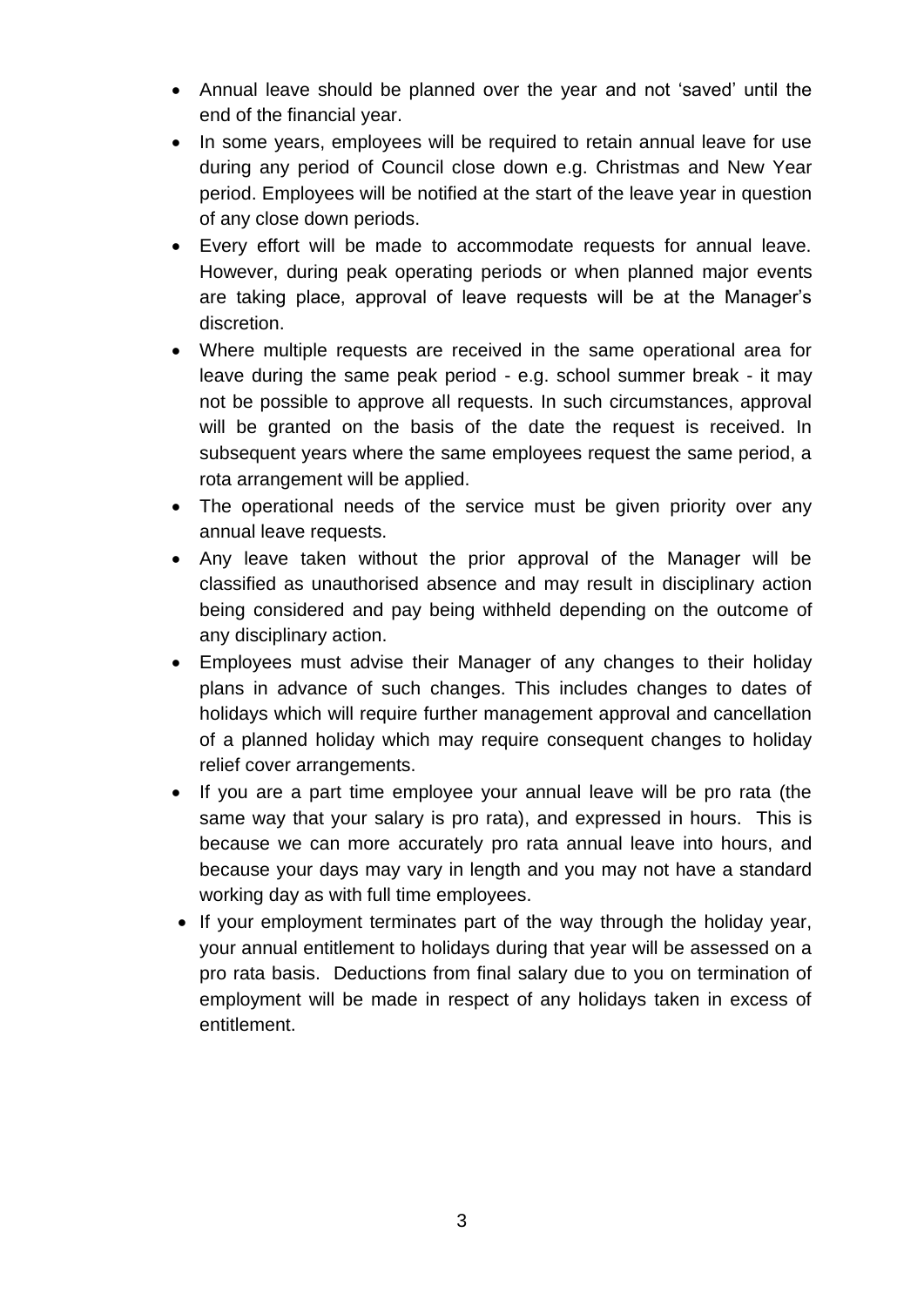# **4. Procedure for Obtaining Approval For Annual Leave**

The employee's manager must approve all annual leave in advance. Members of staff wishing to take annual leave should follow the procedure set out below in order to accommodate cover:

- All requests for annual leave should be made in writing on the Annual Leave Request form, at the earliest reasonable opportunity.
- The Manager will consider the application, having regard to the needs of the service and leave already in place before a final decision is made.
- Only on receipt of a signed leave form authorised by the Manager, should the member of staff commit him or herself to any leave plans, particularly where a deposit has to be paid.
- If leave is refused, the Manager will notify the member of staff within 7 days. Failure to do this will result in acceptance of the holiday request.
- For the purposes of this policy, in all matters relating to the leave of the Town Clerk, the Chair of Policy And Resources of the Council will perform the functions of the 'Manager'.

## **5. Bank holidays**

There are usually eight bank holidays in England. These are:

- New Year's day
- Good Friday
- Easter Monday
- May Day (early May)
- Spring Bank Holiday (usually late May)
- Summer Bank Holiday (late August)
- Christmas Day
- Boxing Day

If you are a full time employee you will receive all bank holidays in addition to your annual leave. If you are required to work on a bank holiday you will receive overtime pay and a day off in lieu of this.

If you are a part time employee and work the same hours each day across five days, you will receive all bank holidays in addition to your annual leave. If you are required